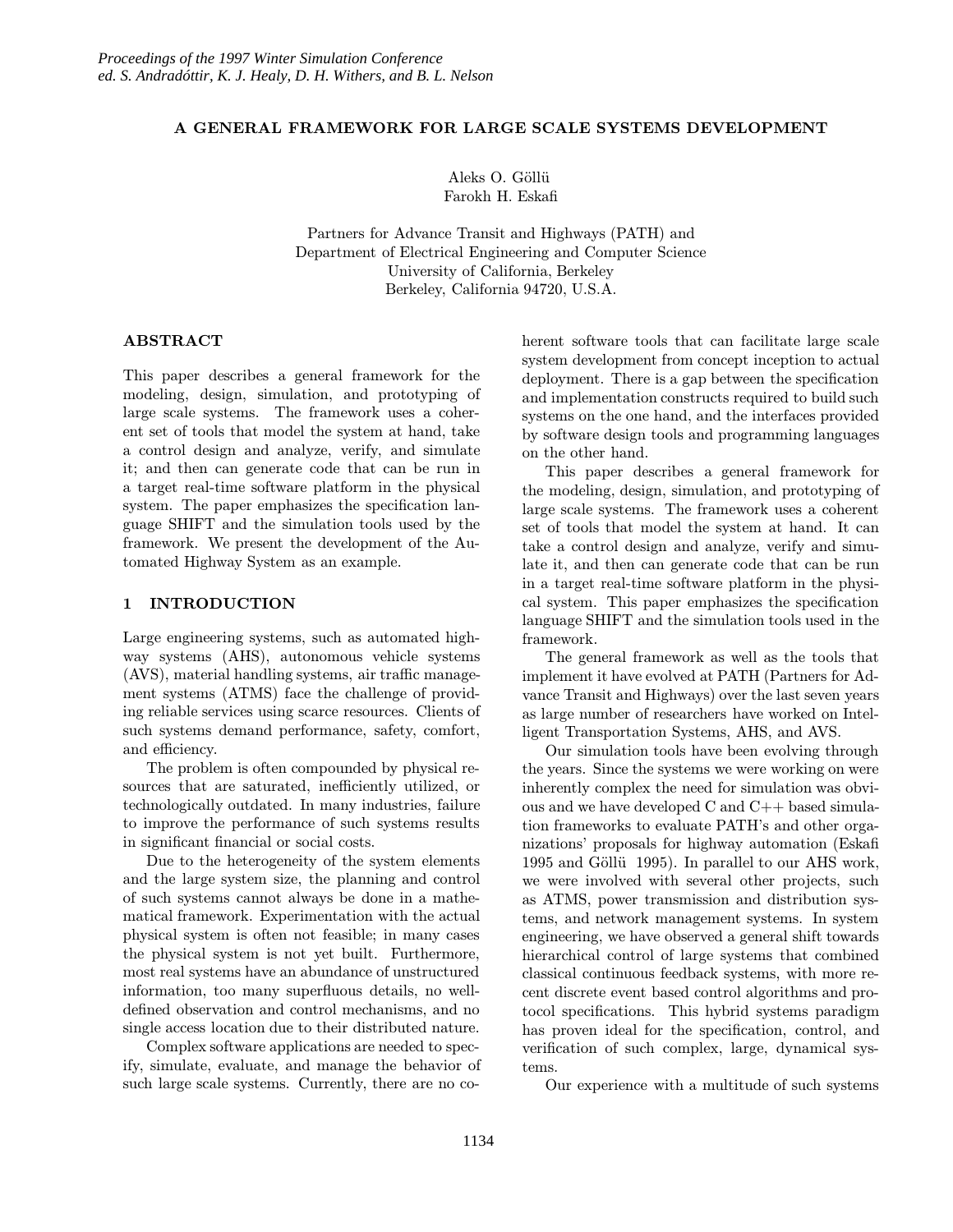resulted in a set of requirements for frameworks for the design, specification, control, simulation, and evaluation of large systems. No language, product, or tool in the market nor in academia came close to satisfying all requirements. Many simulation frameworks are available that consist of a set of class libraries developed in a programming language such as C++. These frameworks impose semantic notions such as inputs, outputs, events, differential equations etc. onto the C++ syntax and expect the user to follow framework rules for using the class libraries. This approach does not provide the user with any syntactic support for large scale system development. Several discrete event simulation tools exist. However, these tools do not provide enough support for continuous evolution. Block-diagram based simulation tools are easy to use, but do not provide the necessary expressive power to represent dynamic interaction patterns among the simulated objects. Consider vehicles moving on a highway, where the behavior of a vehicle depends on the behavior of its front vehicle. The block diagram paradigm may be able to define a single vehicle, but fails to represent the "front vehicle" which could be any vehicle in the simulation as time passes.

The design and implementation of a language that addressed all the requirements required expertise from several disciplines including computer science, electrical engineering, and mechanical engineering. Such a multi-disciplinary team was assembled at PATH/UC Berkeley and a new programming language, SHIFT, was born.

The SHIFT formalism (Deshpande, Göllü, and Semenzato 1997a and 1997b) which we briefly discuss in Section 4 is the first programming language with well defined simulation semantics that addressed our requirements. It combines system-theoretic concepts into one consistent and uniform programming language with object-oriented features. SHIFT is ideal for the design, specification, simulation, control, and evaluation of large dynamical systems that consist of multiple interacting agents whose behavior are described by state machines and ordinary differential equations. SHIFT's strength lies in the ability of instantiating agents and evolving the interaction network among them at run-time as part of the simulation.

Our work on the general framework has been more recent. As the control designs for automated vehicles matured we started in-vehicle prototype experiments. At this stage it became essential to streamline the translation of the control law specifications that had been simulated and verified into in-vehicle real-time control instructions.

This paper is organized as follows. In Section 2 we

discuss the framework and the general methodology for large scale system development. In Section 3 we summarize requirements for simulation frameworks. In Section 4 we discusses the SHIFT language that is used as the specification and simulation language of the overall framework. In Section 5 we use the example of the AHS to describe how the methodology is used. Section 6 has the conclusions.

## 2- GENERAL FRAMEWORK FOR LARGE SCALE SYSTEM DESIGN

The overall methodology we use for large scale system design, prototype, and deployment is depicted in Figure 1.

Large scale system development goes through several stages. The first stage typically consists of feasibility studies that lead to models and designs on paper. The second stage broadens the scope with prototype experiments.

#### 2.1 Stage One

Any large scale system design task requires the specification of an overall architecture within which controllers can be designed to coordinate the system. The architecture design decomposes the control design problem into the control of sub-systems.

The highway automation architecture of PATH is briefly discussed in this paper. An architecture for Air Traffic Control is proposed in Koo et al. (1997), and an architecture for Autonomous Underwater Vehicles is proposed in Sousa and Göllü (1997).

Architecture specification can go through several steps of refinement. For AHS, the first step of decomposition separates the roadside controllers from in-vehicle controllers. In-vehicle controllers are further decomposed into feedback controllers responsible for safe execution of follow, lane change, entry and exit maneuvers, and coordination controllers for tactical decisions as to what maneuver to perform.

The actual controllers may be implemented by classical feedback systems, discrete event systems, or hybrid systems that combine the two. Other approaches such as rule-based systems and neural nets can also be used.

Analysis, simulation, and verification tools are needed within which these tasks can be carried out. Verification tools provide guarantee conditions for specific designs. In general, verification is possible only with very high level abstractions or very isolated subsystems. Analysis tools are useful for high level models for which closed form solutions can be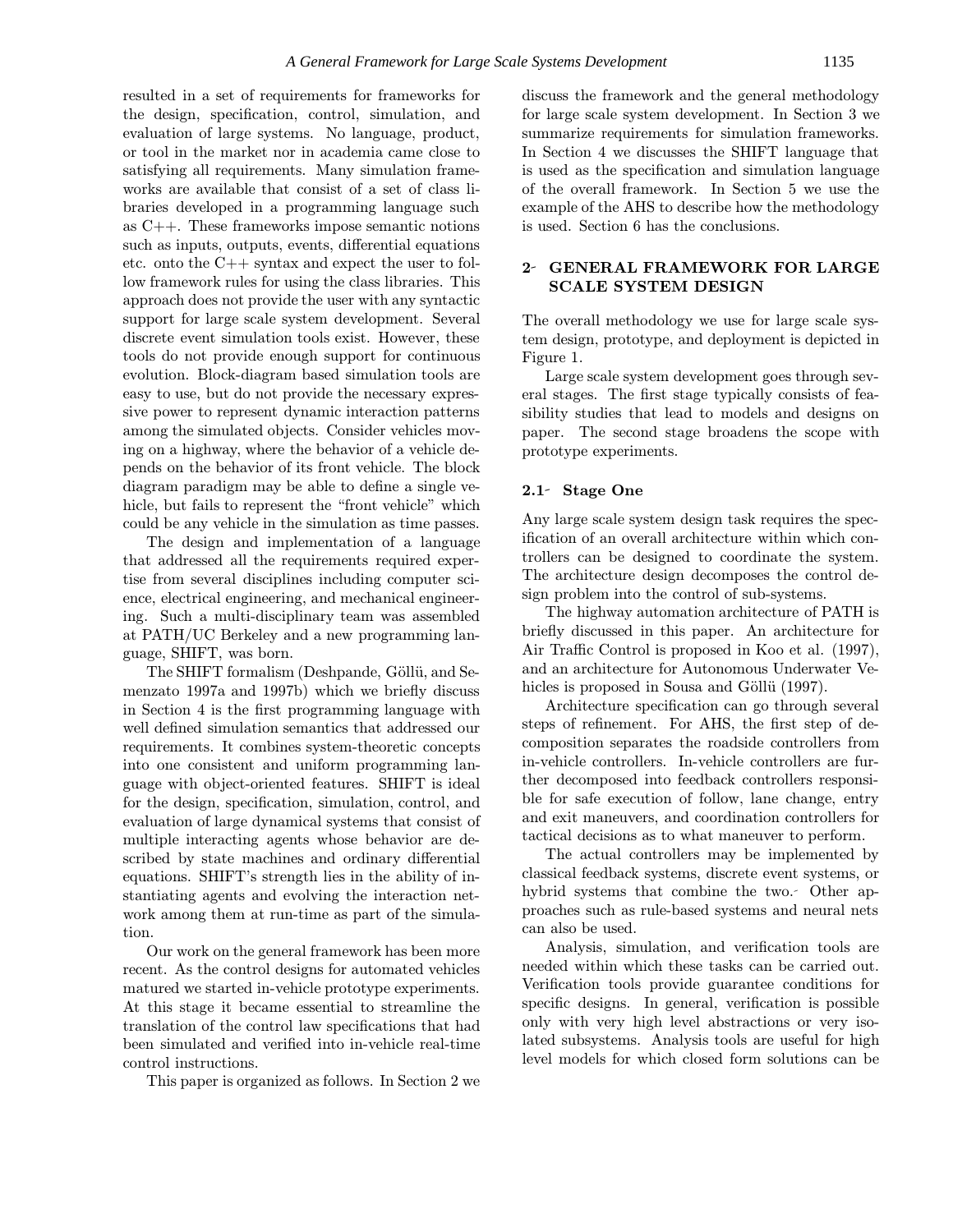

Figure 1: A General Framework for System Development

obtained. Simulation is needed to see the detailed performance of a design.

These tools are used in successive iterations until the first stage starts delivering satisfactory architecture and control designs.

## 2.2 Stage Two

As the confidence in the system architecture and control designs grows the second stage starts which involves physical prototype experiments.

At this stage it is essential to leverage the control specifications of the earlier stage into actual code that can be used in physical experiments. This requires the implementation of a real-time control environment in the actual devices that can execute control instructions. Such a run-time environment must provide the necessary abstractions to interface with sensory and communication inputs and outputs to actuators.

Once a real-time control environment is implemented, it becomes possible to automatically translate specifications from the design stage into the target physical prototype system. Such automatic translation increases efficiency of experiments and prevents loss of information between the two stages.

Physical experiments may require further refinement of the control designs or the overall architecture.

### 3- SIMULATION FRAMEWORKS

In this section we briefly discuss simulation frameworks that facilitate the design, specification, simulation, and evaluation of large scale systems.

Frameworks shield their users from software implementation details and allow them to concentrate on their particular specification or evaluation task. The requirements for simulation frameworks were discussed in detail in Eskafi and Göllü (1997).

These frameworks must address the needs of sev-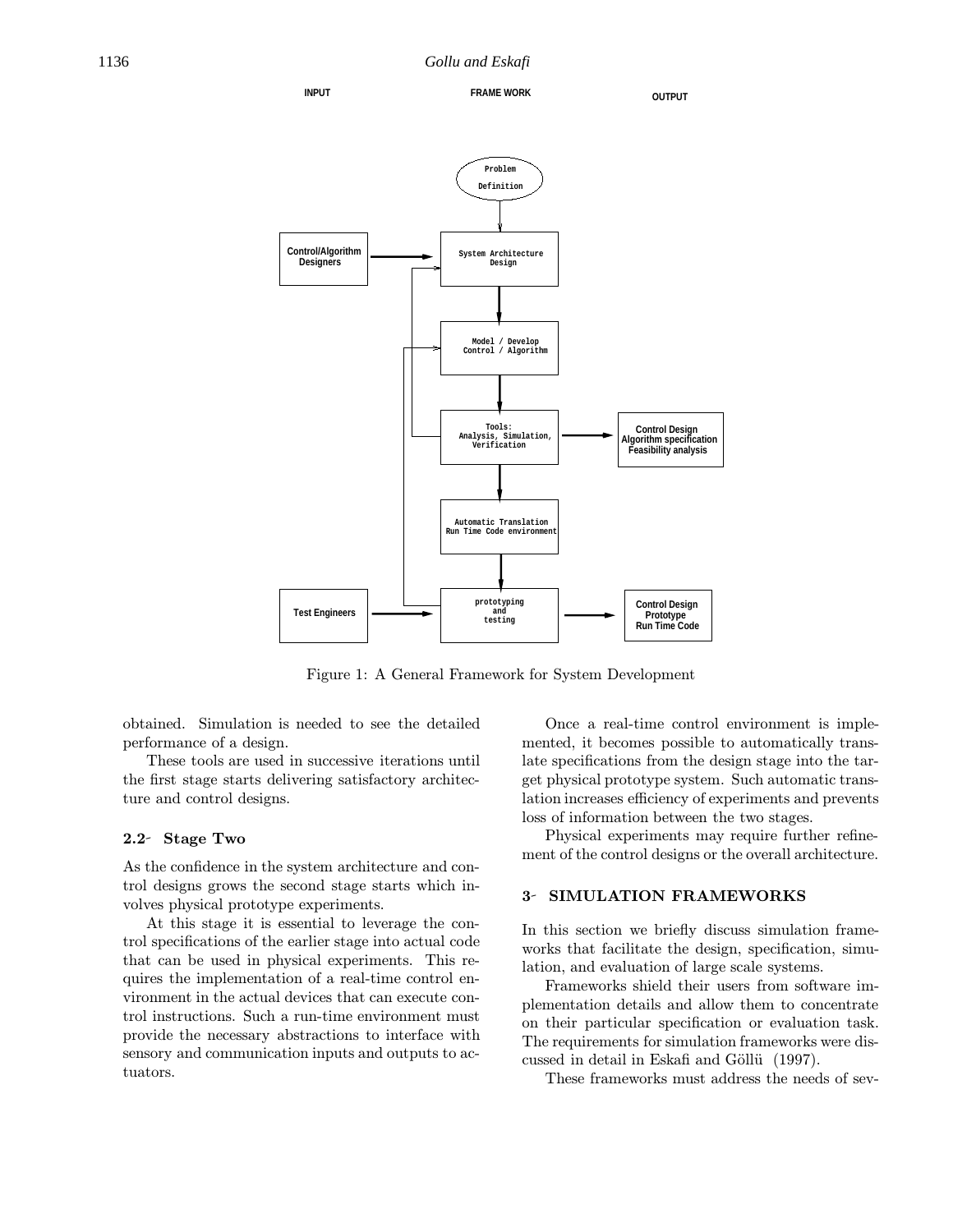eral categories of users who use it in successive stages. System engineers develop automation architectures, control and communication engineers design, implement, and test individual control algorithms; system analysts test and evaluate the overall system; and system planners select the automation strategy for deployment based on evaluation results.

In addition to traditional software engineering requirements, these frameworks must allow the designers to use a specification language that fits their domain, in this case differential equations and finite state machines; they must provide a structured specification, simulation, and evaluation environment with formal semantics; they must represent dynamic interaction dependencies among components in the system; and last but not least they must provide models of entities that are particular to the application domain.

Our experience with generations of simulation frameworks that we have implemented (Eskafi 1996, Göllü 1995) lead us to the conclusion that simulation frameworks are best implemented in a programming language with explicit simulation syntax and semantics. Hence, we have developed the SHIFT language.

#### 4 SHIFT PROGRAMMING LANGUAGE

#### 4.1 Introduction

SHIFT is a special-purpose object-oriented programming language designed to simulate large dynamical systems. It bridges the gap between system and control theory, formal methods, and programming languages for a focused yet large class of applications.

SHIFT users define types (classes) with continuous and discrete behavior. A simulation starts with an initial set of components that are instantiations of these types. The world-evolution is derived from the behavior of these components.

The world evolves in a sequence of phases. During each phase, time flows while the configuration of the world remains fixed. In the transition between phases, time stops and the set of components in the world and their configurations are allowed to change.

The data model of a type consists of numerical variables, link variables, a set of discrete states, and a set of event labels. The variables are grouped into input, internal (state), and output variables. A type has read only access to its input variables and read/write access to its internal and output variables. Types can access other types through their link variables. Such access is limited to write only access for inputs and to read only access for outputs.

In SHIFT, write access to a variable constitutes

the ability to define the evolution of that variable. Read access constitutes the ability to use that variable in specifying the evolution of variables.

The data model supports inheritance. A subtype inherits the input and output variables and event labels of its parents. It may add new variables and event labels.

The behavior model is hybrid, i.e., the model has both continuous and discrete behaviors. Each discrete state has a set of differential equations and algebraic definitions that govern the continuous evolution of numeric state and output variables. These equations are based on all numeric variables of this type and outputs of other types accessible through link variables. The algebraic definitions cannot have cyclic dependencies.

The discrete behavior is given by a set of transitions among the discrete states. A transition is given by a from state, to state, a set of events, a guard, and reset actions. Events consist of event labels of this type (local events), and event labels on types accessible through link variables (external events). External events create a connection (synchronization) between transitions in different components and require concurrent execution of such transitions. Transitions are executed when guard conditions on variables and synchronization requirements on events hold. When a transition is executed numerical and link variable values may be changed and new components can be created as part of the reset actions.

A type can establish input output connections among variables of types accessible through its link variables. Alternatively, a type can provide algebraic or constant definitions for other types' inputs.

At this time the behavior model does not support inheritance.

Components evolve in time according to their continuous behavior rules until a discrete transition becomes possible. At that point the discrete transition is executed in zero time. Several transitions can be executed before time passage resumes.

Under the current implementation SHIFT programs are translated into C code and linked with SHIFT run-time libraries to create an executable. SHIFT programs can link in C functions. The runtime executable supports programmatic, commandline, and graphical interfaces for user interaction.

#### 4.2 SHIFT Use

Currently, we are using SHIFT to implement the controllers to populate SmartAHS (the AHS simulator) structure. We describe the structure in Section 5. Other frameworks under implementation in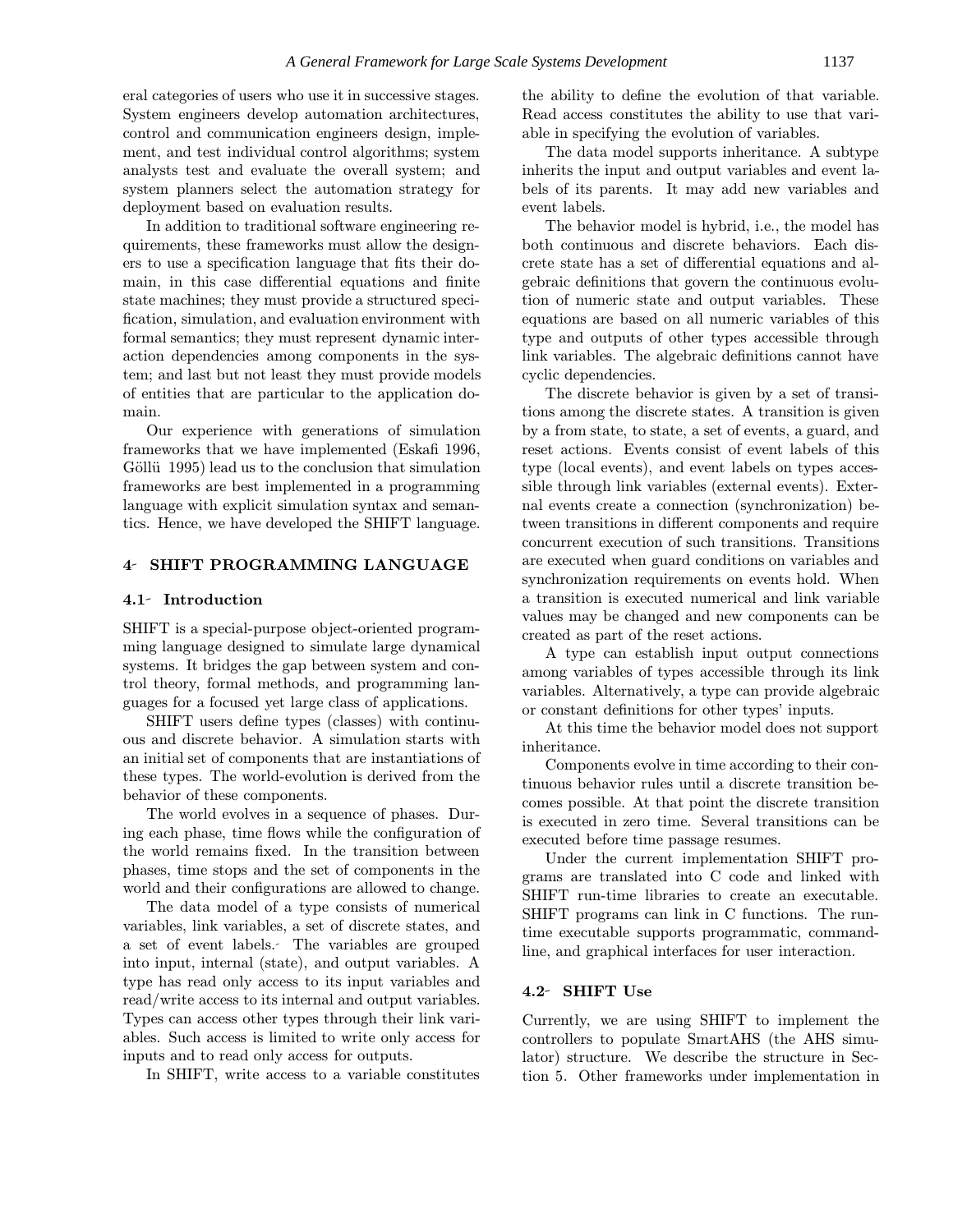the SHIFT language include air traffic management planning, underwater submarine operation, and cellular mobile frequency allocation schemes.

We used SHIFT extensively to generate dynamical models of entities in various fields, effectively creating class libraries for other users. Control engineers have used the language to design and specify control algorithms to manage and improve the behavior of large system. And test engineers have used the language to evaluate systems designed by domain experts and control engineers. They have implemented simple types to monitor the system and collect statistics as the system evolves during successive simulation runs.

To see examples of the SHIFT specification language, user and programmers manuals, and up-todate information about SHIFT and the developed frameworks, we refer the interested parties to our home-page,

http://www.path.berkeley.edu/shift.

## 5- DESIGN OF THE AUTOMATED HIGH-WAY SYSTEM

#### 5.1 Introduction to AHS Controllers

The Automated Highway System consists of two main elements: the automated highway and the automated vehicle. The technical challenge facing any AHS proposal is the design, development, and testing of a set of controllers both on the highway and in the vehicle that result in superior performance compared to today. In general, the controllers on the highway should help the driver choose the route with the shortest travel time, and the controllers on the vehicle should be able to drive the vehicle safely and efficiently. We can, therefore, group the controllers in loosely coupled control layers according to their function and domain of operation. This allowsfor independent design and development of controllers by different groups of control engineers, so long as we can define a robust interface among the layers.

A hierarchical control design proposed originally in a 1991 PATH report (Varaiya and Shladover 1991) and later extended in Varaiya (1993) has four layers: network, link, coordination, and regulation layers. The first two layers are on the highway and the last two on the vehicle. This proposal, though originally designed for the PATH-AHS proposal, is the most elaborate proposal in terms of generality and completeness. It only specifies the control layers and not any specific controller, and it encompasses both the highway and the vehicle.

#### 5.2 SmartAHS Building Blocks

Basic SmartAHS building blocks provided by SmartAHS developers are discussed in Deshpande (1996). The highway library provides building blocks to create arbitrary highways. A highway topology is divided into sections. A section has a specific length defined as the length of the inner most lane within that section (lane 1 or the high speed lane). The only requirement for a section is that it should have the same number of lanes throughout its length, and all the lanes within a section have the same geometry. However, the number of lanes from one section to another can change. Every section comprises a number of segments. A segment can be either a line or an arc; in the former case its only attribute is its length, but in the latter case it has length, the arc radius, and the direction of turn which can be left or right.

Sink and source types provide the flows of vehicles facilitating the representation of desired origindestination patterns and flow volumes.

A basic automated vehicle consists of several types. It contains a vehicle which models vehicle dynamics, a controller which is to provide the throttle, steering, and braking inputs, and a vehicle roadway environment processor, which provides information regarding the environment (e.g., highway, lane, curvature, etc.) to the vehicle. The automated vehicle also contains sensors and communication devices.

On the Roadside there may be communication devices for message transmissions and receptions, controllers to provide routing and traffic guidance to the vehicles, and sensors and monitors to gather information about the status of traffic.

#### 5.3- SmartAHS Methodology

SmartAHS is extended and used by a series of users.

Domain experts use the SHIFT syntax and the SmartAHS framework to provide detailed vehicle dynamics, sensor, actuator, and communication device models. The types provided by these libraries can be used interchangeably and can be combined within the same simulation since they all support the same input and output interfaces.

Concept designers use these libraries to decide how to best represent a concept by a set of available types. This step combines bottom-up and top-down design, since for the Control types they only specify the input/output interfaces and delegate their design and implementation to the next set of users. The overall architecture created at this level localizes and simplifies the design task for the control and communication engineers that are the next set of users of the framework.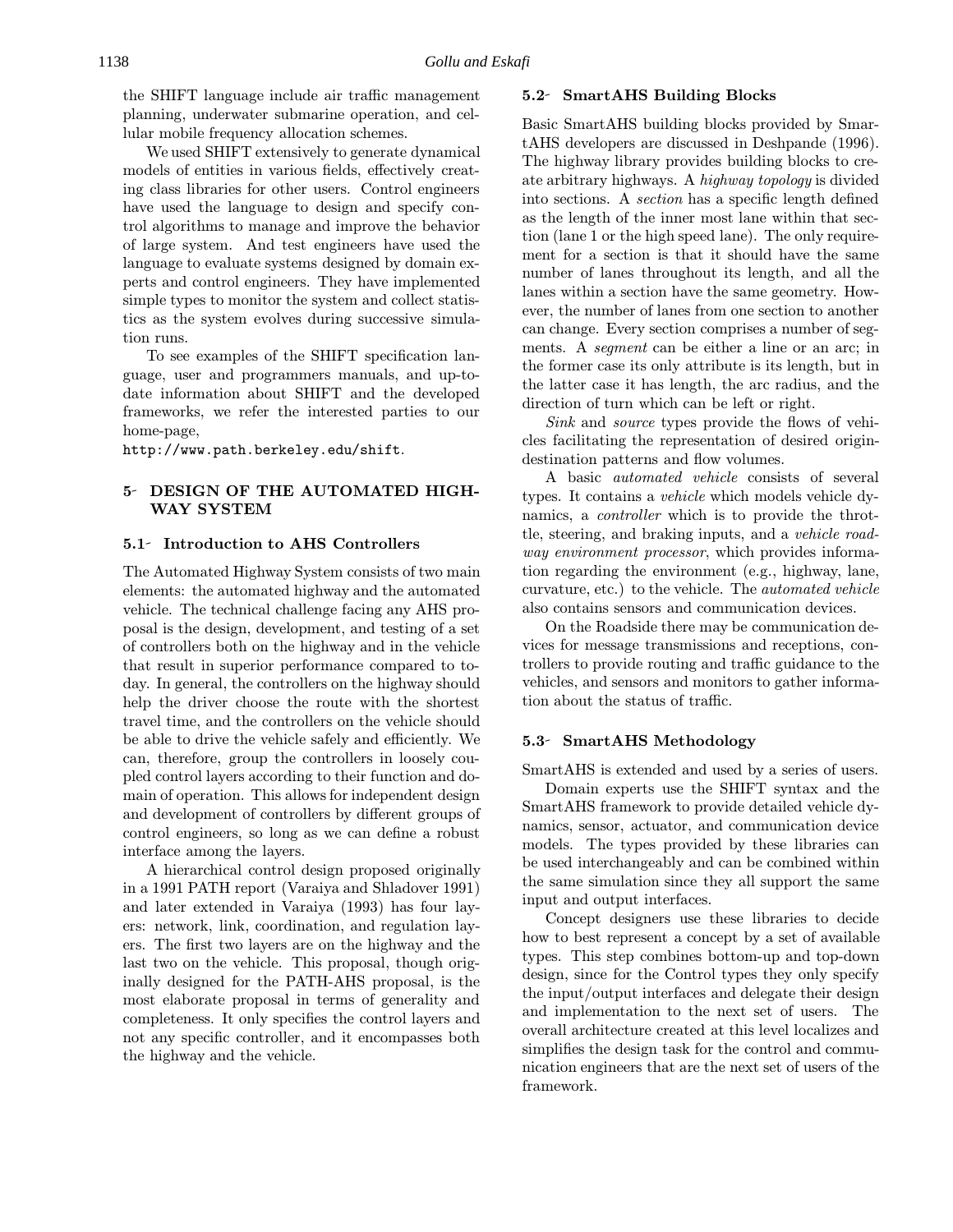The control designers may further decompose the controller into a hierarchy, such as feedback controllers responsible for safe execution off follow, lane change, entry and exit activities, and coordination controllers for tactical decisions and for executing inter-vehicle protocol actions which coordinate the maneuvers possibly involving multiple vehicles and the roadway infrastructure. The behavior specification syntax of the SHIFT language merges the design and implementation of controllers. State machines, discrete events, differential equations, and existential queries are used in the specification of controllers. Controllers specified by different users can easily be integrated into future SmartAHS releases. Upon completion of this stage an overall concept and control design is ready for evaluation.

To simulate the system we create a scenario by instantiating an initial set of components. The Scenario creation steps are: highway geometry description, placement of sinks and sources to represent origindestination data and flow volumes, specification of weather and road conditions, and placement of detailed monitors to generate the data to be used for concept evaluation.

For more information on SmartAHS release, see http://www.path.berkeley.edu/smart-ahs

The next step is to implement the controllers on the actual vehicles.

#### 5.4 Implementation and Prototyping

The automated translation of control specifications into the real time control environment is our current focus.

For early experiments, control specifications were translated manually. This translation was costly and prone to unwanted errors caused by the translators. Nonetheless the controllers have successfully been installed and tested on the vehicles.

### 6 CONCLUSION AND CURRENT STA-TUS

We have presented a general framework for modeling, simulation, verification, and prototyping of controllers in a large scale system. We have illustrated the framework for the automated highway system application. Other similar systems that are using this approach include ATMS, autonomous underwater vehicles, and wireless communication systems.

This paper emphasized simulation frameworks and the SHIFT simulation language that is used by the framework.

Currently, we are focusing our effort on providing the verification of SHIFT specifications and their direct translation into control instructions to run on real-time operating systems.

### REFERENCES

- Deshpande, A. 1996. AHS components in SHIFT, PATH technical report.
- Deshpande, A., A. Göllü, and L. Semenzato. 1997a. The SHIFT programming language and run-time system for dynamic networks of hybrid automata. California PATH Technical Report UCB-ITS-PRR-97-7.
- Deshpande, A., A. Göllü, and L. Semenzato. 1997b. SHIFT reference manual, California PATH Technical Report UCB-ITS-PRR-97-8.
- Eskafi, F., D. Khorramabadi, and P. Varaiya. 1995. An automated highway system simulator, Transportation Research Journal, part C, 3(1): 1-17.
- Eskafi, F. 1996. Modeling and Simulation of the Automated Highway System, Ph.D. Thesis, UC Berkeley 1996. Also Path Report UCB-ITS-PRR-96-19.
- Eskafi, F., and A. Göllü. 1997. Simulation requirements and methodologies in automated highway planning, to appear in TRANSACTIONS of the Society for Computer Simulation.
- Göllü, A. 1995. Object Management Systems, 1995. Ph.D. Thesis, UC Berkeley 1995. Also Path Report UCB-ITS-PRR-95-19.
- Koo, T. J., Y. Ma, G. J. Pappas, and C. Tomlin. 1997. SmartATMS: A Simulator for Air Traffic Management Systems, to appear in Proceedings of the 1997 Winter Simulation Conference, ed. S. Andradóttir, K. J. Healy, D. H. Withers, and B. L. Nelson, IEEE, Piscataway, New Jersey.
- Sousa, J., and A. Göllü. 1997. A simulation environment of the coordinated operation of multiple autonomous underwater vehicles, to appear in Proceedings of the 1997 Winter Simulation Conference, ed. S. Andradóttir, K. J. Healy, D. H. Withers, and B. L. Nelson, IEEE, Piscataway, New Jersey.
- Varaiya, P., and S. Shladover. 1991. Sketch of an IVHS systems architecture, Proceedings of the Vehicle Navigation and Information Systems Conference, 909-922.
- Varaiya, P. 1993. Smart cars on smart roads: problems of control, IEEE Transactions on Automatic Control, 38(2): 195-207.